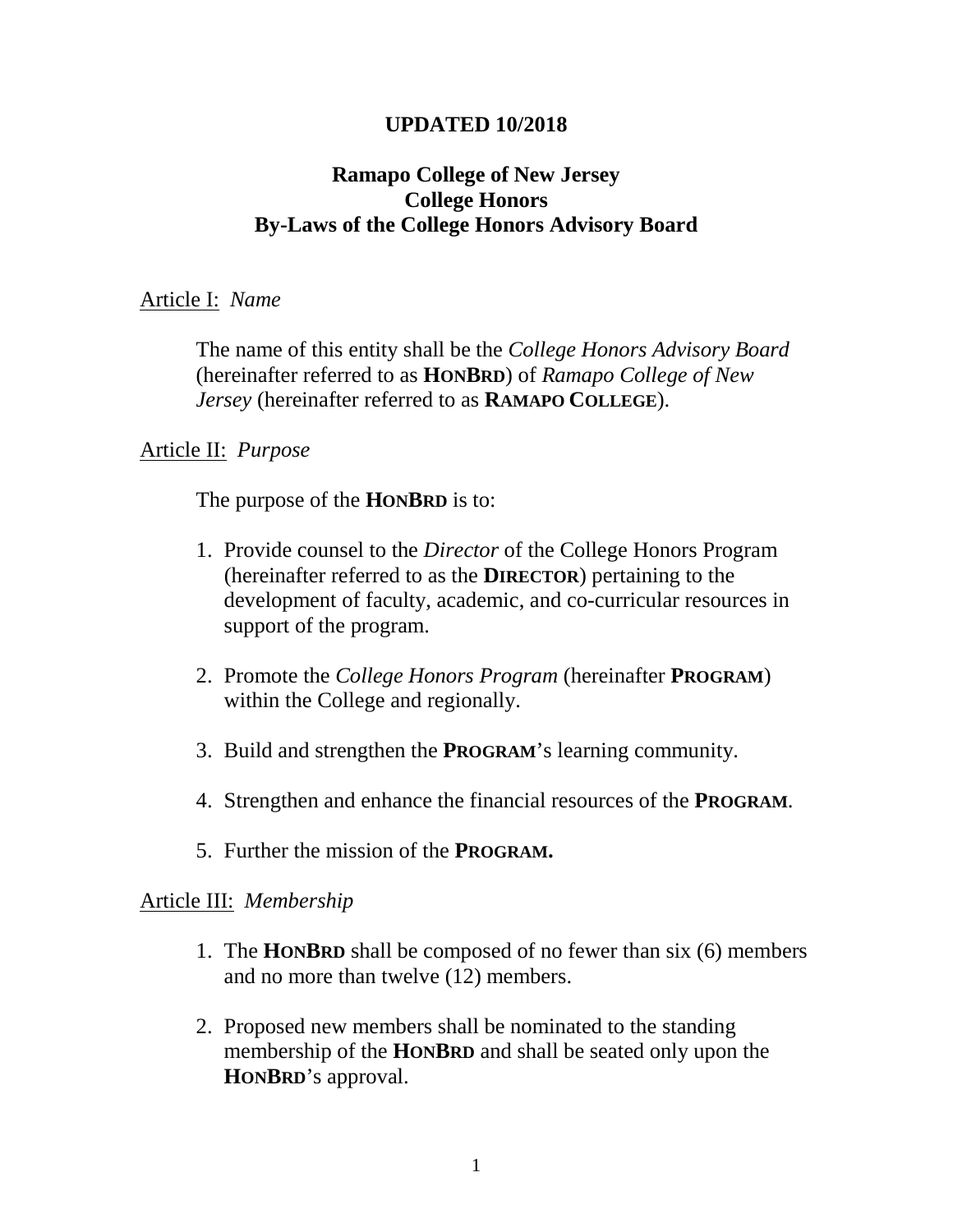- 3. Nominations may be received from the **DIRECTOR** of the program, Deans, Provost, and current Honors students and alumni.
- 4. Membership of the **HONBRD** shall strive to be as representative of as many of the constituencies with interests at stake in the College Honors Program as may be practicable and reasonable, and in such a fashion as to avoid conflicts of interest or appearances of impropriety. There should be at least one member from each of the Academic Schools of the College.
- 5. The **DIRECTOR** and **ASSISTANT DIRECTOR** shall be *ex-officio* members of the **HonBrd**. In the case of a tie, the **DIRECTOR** may cast the deciding vote.

## Article IV: *Terms*

Members will serve three year renewable terms, as may be determined by the individual member and the **DIRECTOR**.

### Article V: *Meetings*

- 1. The **HONBRD** shall schedule at least one meeting in each Academic semester. Additional meetings may be called by the **DIRECTOR** as deemed necessary.
- 2. The **DIRECTOR** will determine the time and date of regular and special meetings.
- 3. Formal actions by the **HONBRD** shall be approved by consensus. If consensus cannot be achieved, a vote of the majority of the members shall be sufficient to approve a decision or an action.

#### Article VI: *Officers*

- 1. The presiding officer shall be the **DIRECTOR** of the Honors Program*.* The duties of the **DIRECTOR** are:
	- 1) To preside at all **HONBRD** meetings.